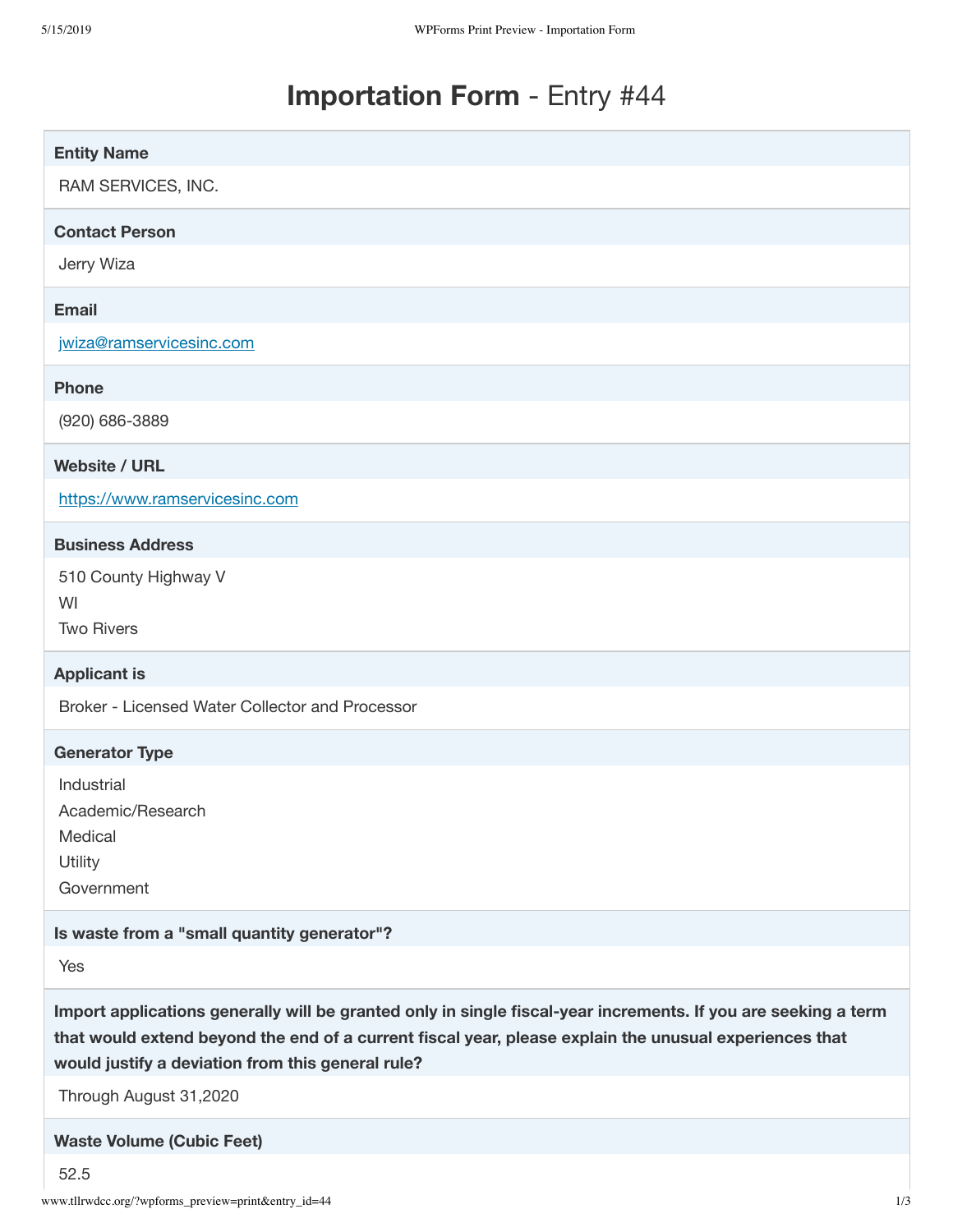| 5/15/2019                                         | WPForms Print Preview - Importation Form                                                                                                                                                                                                                                                                                                                                                            |
|---------------------------------------------------|-----------------------------------------------------------------------------------------------------------------------------------------------------------------------------------------------------------------------------------------------------------------------------------------------------------------------------------------------------------------------------------------------------|
| <b>Waste Radioactivity (Curies)</b>               |                                                                                                                                                                                                                                                                                                                                                                                                     |
| 112                                               |                                                                                                                                                                                                                                                                                                                                                                                                     |
| <b>Waste Classification</b>                       |                                                                                                                                                                                                                                                                                                                                                                                                     |
| Class A                                           |                                                                                                                                                                                                                                                                                                                                                                                                     |
| Class B                                           |                                                                                                                                                                                                                                                                                                                                                                                                     |
| Class C                                           |                                                                                                                                                                                                                                                                                                                                                                                                     |
| <b>Waste Form</b>                                 |                                                                                                                                                                                                                                                                                                                                                                                                     |
| <b>Stable</b>                                     |                                                                                                                                                                                                                                                                                                                                                                                                     |
|                                                   | Does the proposed waste consist solely of sealed sources?                                                                                                                                                                                                                                                                                                                                           |
| Yes                                               |                                                                                                                                                                                                                                                                                                                                                                                                     |
| was generated (please list)                       | Compact and/or unaffiliated state, territory, possession, or district of the United States where the waste                                                                                                                                                                                                                                                                                          |
|                                                   | All compacts excluding Northwest Compact and including the following unaffiliated                                                                                                                                                                                                                                                                                                                   |
| states and districts:                             |                                                                                                                                                                                                                                                                                                                                                                                                     |
| MI, NE, NY, NH, MA, RI, ME, NC and Washington D.C |                                                                                                                                                                                                                                                                                                                                                                                                     |
| <b>Waste Description</b>                          |                                                                                                                                                                                                                                                                                                                                                                                                     |
|                                                   | SEALED SOURCES AND INDUSTRIAL DEVICES IN CONCRETE                                                                                                                                                                                                                                                                                                                                                   |
|                                                   | Does Applicant have any unresolved violation(s), complaint(s), unpaid fee(s), or past due report(s) with the<br>Texas Low-Level Radioactive Waste Disposal Compact Committee?                                                                                                                                                                                                                       |
| No.                                               |                                                                                                                                                                                                                                                                                                                                                                                                     |
|                                                   | Does Applicant have any unresolved violation(s), complaint(s), unpaid fee(s), or past due reports associated<br>with radioactive waste receipt, storage, handling, management, processing, or transportation pending with<br>any other regulatory agency with jurisdiction to regulate radioactive material including, without limitation,<br>the Texas Commission on Environmental Quality (TCEQ)? |
| No.                                               |                                                                                                                                                                                                                                                                                                                                                                                                     |
| Applicant hereby certifies* the following:        |                                                                                                                                                                                                                                                                                                                                                                                                     |
|                                                   | The information provided herein is complete, accurate, and correct.                                                                                                                                                                                                                                                                                                                                 |

The waste proposed for importation is not waste of international origin.

The low-level radioactive waste for which this Import Application is submitted will be packaged and shipped in accordance with applicable state and federal regulations and is acceptable for disposal at the Compact Facility. The person submitting this Import Application is authorized by the Applicant to commit Applicant to each and every obligation and condition set forth herein and in the Agreement for Importation of Non-Party Compact Waste. A copy of a written document containing such authorization must be attached to this Import Application. Applicant has delivered to the specified disposal facility and TCEQ a copy of this Application for Importation of Compact Waste (along with any supplement or amendment thereto).